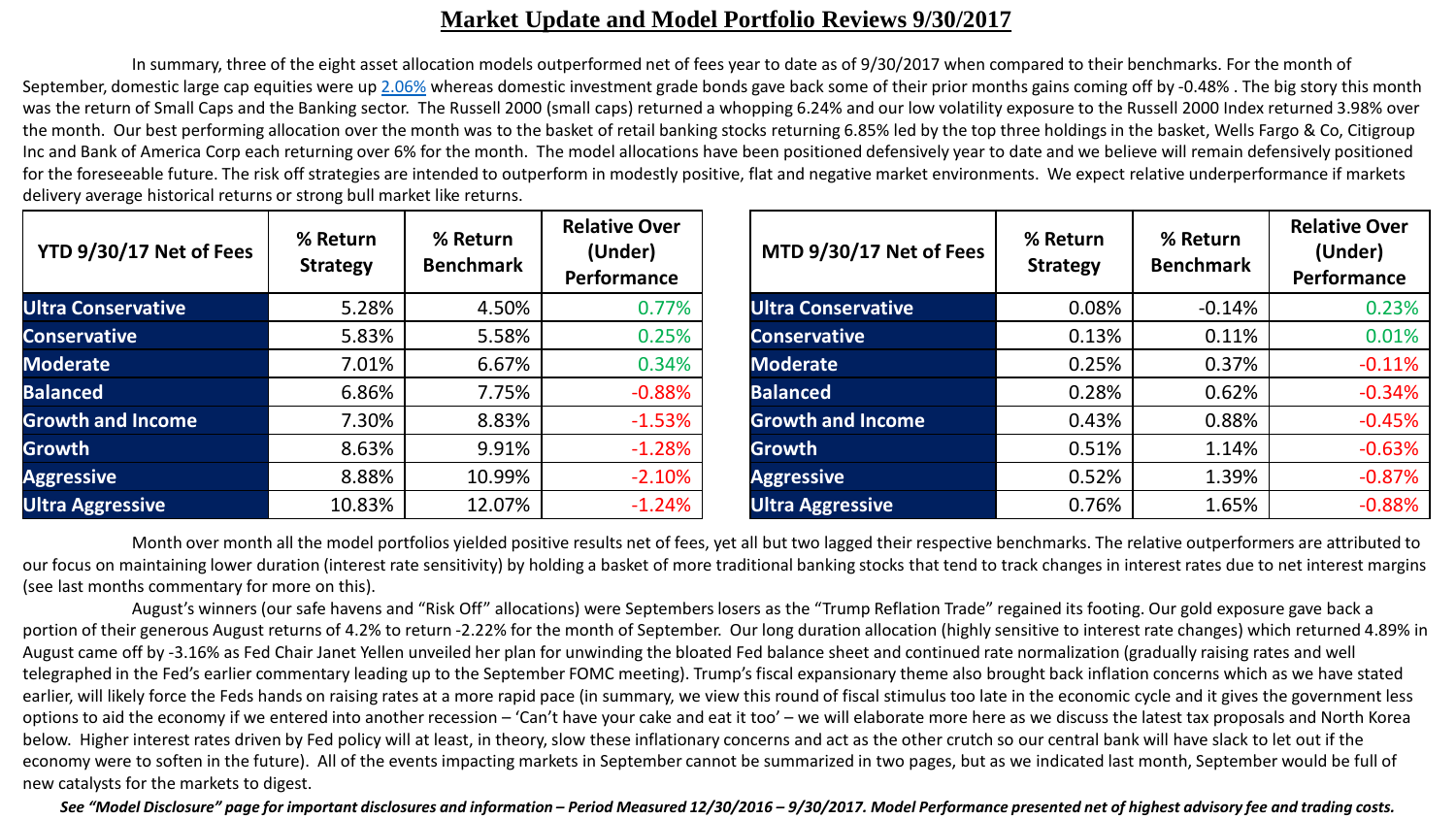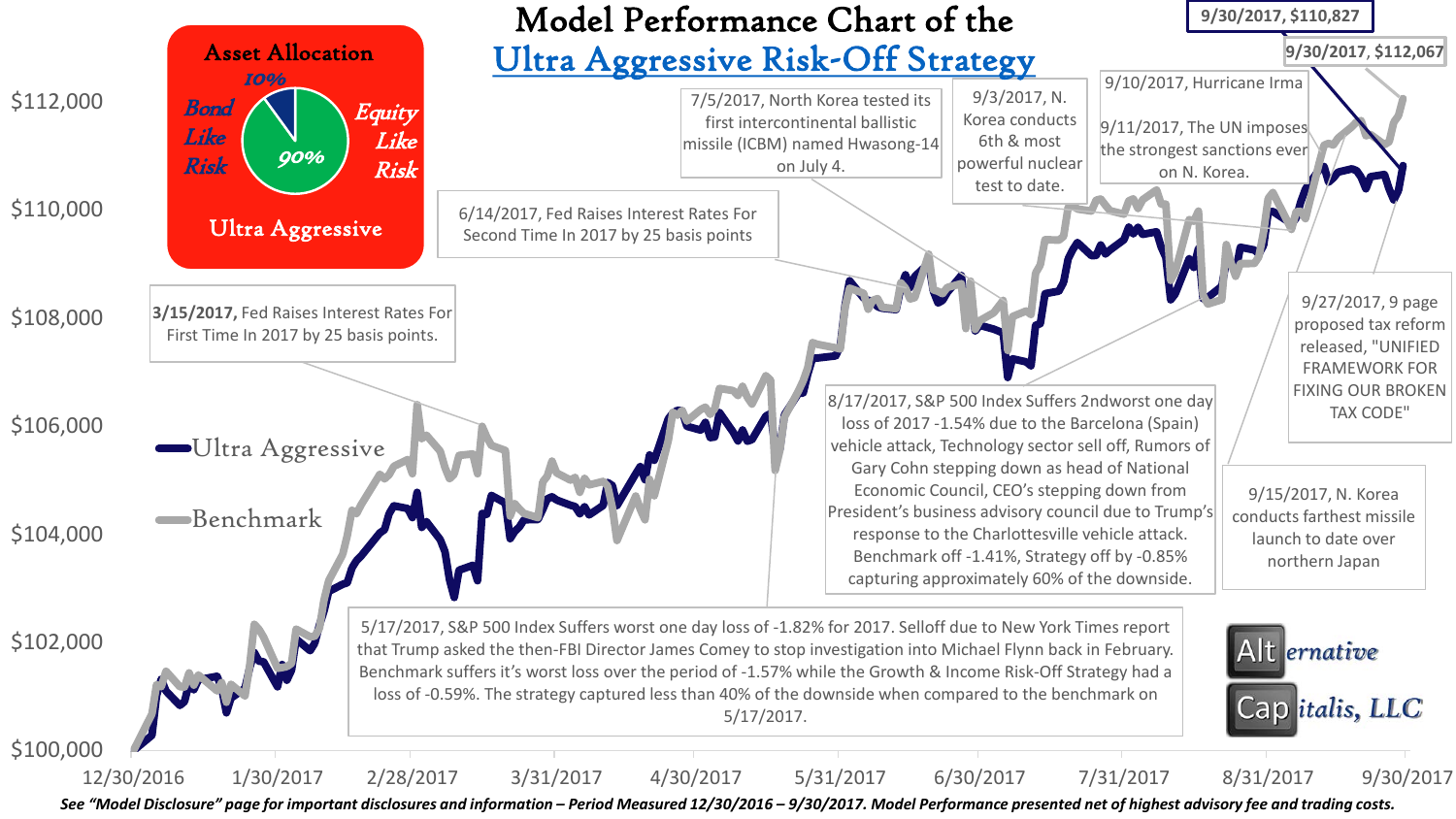### **Markets Continued to break through new all time highs:**

Forward earnings guidance remains positive. Low volatility in US large cap equities continues to be the story in 2017. On average U.S. large cap equities have pulled back by 2% or more four times per year from [2012-2016](https://us.spindices.com/indices/equity/sp-500) (The 5 years measured had 21 days with pullbacks of 2% or more). So far, we have not experienced a pull back of 2% or more in 2017. If we start from the financial crisis, that average pull back count doubles, but we have opted to leave this out as it is a far cry from a normal market environment. Statistically, we would expect to see some form of a more pronounce pullback, and that may come if the administration fails to pass new tax reform as it has with repealing/replacing the Affordable Care Act.

#### **Our take on the September Tax Reform proposed (as always, from an investment standpoint!):**

It is not simultaneously possible to lower tax rates and stay fiscally revenue neutral (the government budget deficit would have to increase in the short run and be recaptured over time with this proposal). For this proposal to make up for the tax collection shortfall, it aims to increase the volume of taxable dollars, albeit at a lower tax rate (in other words, although not technically correct, "tax savings to spur more spending to be taxed again"). When the proposal speaks to "broadening the tax base" it attempts to incentivize a favorable tax environment for businesses to conduct operations in the U.S. (repatriating profits back to the U.S. at a favorable tax rate, territorial tax system, etc.). Again, it's intended to speed up the money velocity expended relative to today's spending habits while doing this at a lower tax rate. Whether you view the [one page summary,](https://www.treasury.gov/press-center/press-releases/Documents/Tax-Framework_1pager.pdf) [nine page outline](https://www.treasury.gov/press-center/press-releases/Documents/Tax-Framework.pdf) or extrapolate from last year's [35 page proposal](https://abetterway.speaker.gov/_assets/pdf/ABetterWay-Tax-PolicyPaper.pdf), we see a lot of benefits washed away for businesses creating a net result that should be relatively positive but not likely as positive as advertised. One cannot ignore the animal spirits of this proposal and hence the renewed market rally into the end of September driven by sector rotation and money coming out of safe havens. Most importantly, this is still just a proposal and it is too early to [predict how it will work its way through the legislative process, "This unified framework serves as a template for the tax-writing committees that will develop legislation through a transparent](https://www.treasury.gov/press-center/press-releases/Documents/Tax-Framework.pdf) and inclusive committee process."

#### **Eyes on North Korea and Sanctions – Current Status: Economically Irrelevant – Future Status: TBD**

From a global standpoint, North Korea's status is economically irrelevant. The humanitarian concerns and unpredictability within the region is a different story. Historically, when the U.S. has gone to war, it has [generally led to better results for the economy](https://blogs.cfainstitute.org/investor/2017/08/29/u-s-capital-market-returns-during-periods-of-war/) as fiscal stimulus increases. That said, this is assuming the war is not on the homeland. North Korea depends on China for approximately [three quarters](https://www.cia.gov/library/publications/the-world-factbook/geos/kn.html) of their imports and exports. North Korea's GDP is almost a rounding error relative to China's GDP. From 2015 numbers, the relative size of North Korea's economy to China's economy is approximately [0.15%](https://unstats.un.org/unsd/snaama/selbasicFast.asp). The North Korean sanctions imposed from the UN should not create cause for economic concern in China given their continued elevated GDP growth rates. Outlined in the recent [UN resolution](https://usun.state.gov/remarks/7969) is a 30% reduction of oil provided to North Korea, a ban on all North Korean textile exports and an end to joint ventures (banning future foreign investment to the region). This last item is also important given the [aging infrastructure](https://www.cia.gov/library/publications/the-world-factbook/geos/kn.html) in North Korea. Retaliation from North Korea continues to be the outlier concern on markets and will only be known over time.

### **The month ahead**

We will continue to watch comments from the federal reserve and chair Yellen. There are strong talks that Yellen will not likely be elected for another term in February of 2018 and that President Trump will unveil his decision to maintain status quo or replace the chair in the middle part of October. This is important as the list of probable replacements lean towards a more aggressive monetary tightening policy (more so than where we are currently). We do have a Friday the 13<sup>th</sup> this month, although there is data that suggests events based on history for the  $13<sup>th</sup>$  of Fridays we see it as more noise than anything else. For Friday the  $13<sup>th</sup>$  we'll focus on the released results and commentary of the IMF meeting, CPI, Retail Sales, Business Inventories, and Consumer Sentiment.